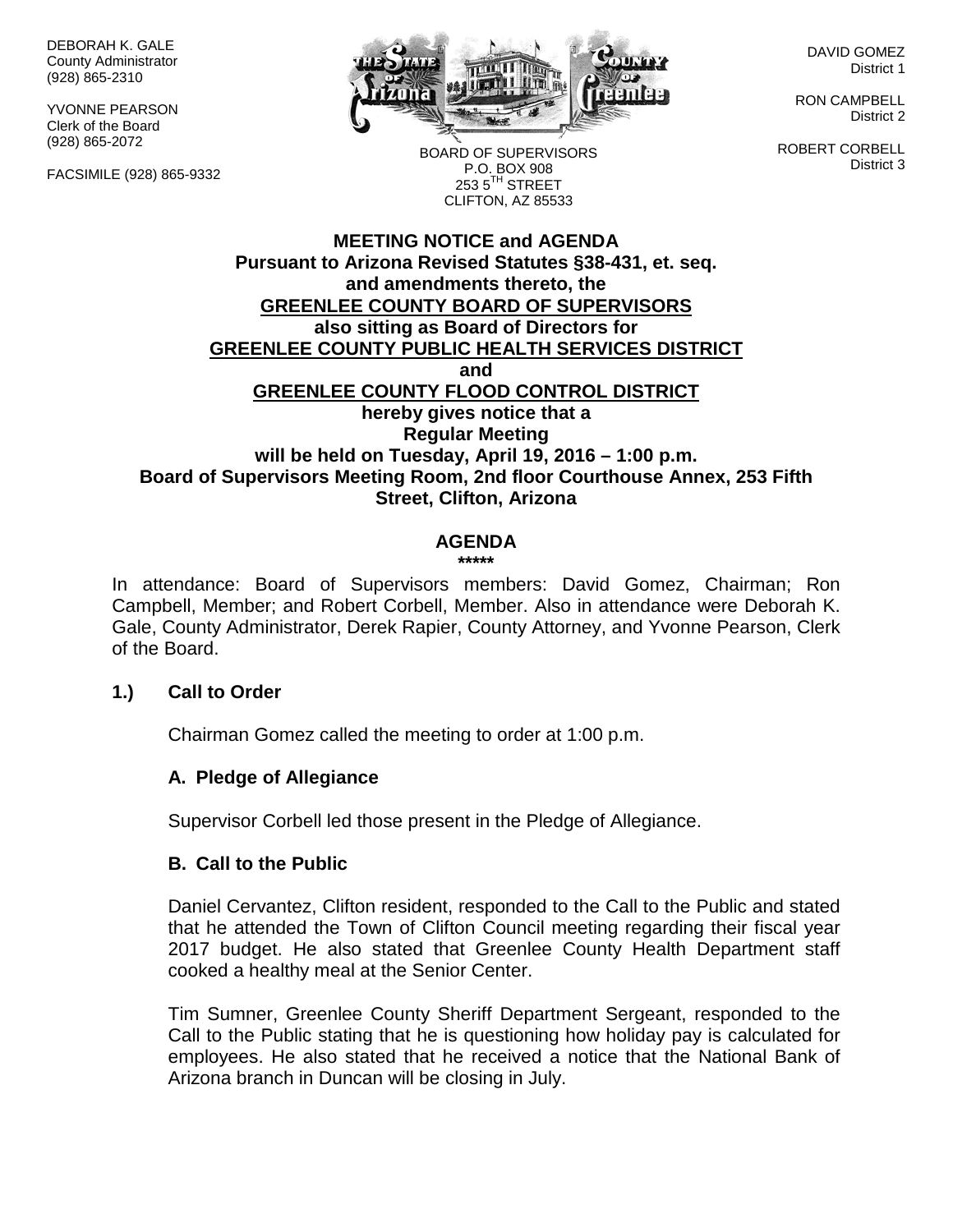- **2.) PUBLIC HEALTH SERVICES DISTRICT – the Board of Supervisors will convene as the Board of Directors of the Greenlee County Public Health Services District and will reconvene as the Board of Supervisors following consideration of these items:**
	- **A. Consent Agenda**
		- **1. Clerk of the Board: Consideration of approval of Public Health Services District expense warrants in excess of \$1,000.00**
		- **2. Health & Community Services Director: Consideration of approval of Amendment #3 of the Intergovernmental Agreement with the Arizona Department of Health Services for the Healthy People Healthy Communities Program**

Upon motion by Supervisor Campbell, seconded by Supervisor Corbell, and carried unanimously, the Board approved the Public Health Services Consent Agenda as presented.

**3.) FLOOD CONTROL DISTRICT – the Board of Supervisors will convene as the Board of Directors of the Greenlee County Flood Control District and will reconvene as the Board of Supervisors following consideration of these items:**

## **Philip Ronnerud, County Engineer/Planner**

**A. Consideration of Revision #1 to the Greenlee County Flood Control District Ordinance**

Upon motion by Supervisor Campbell, seconded by Supervisor Corbell, and carried unanimously, the Board tabled this item to the next meeting.

**4.) Susan Richards, Community Connections Specialist with Cenpatico Culture & Community Affairs**

# **A. Consideration of Proclamation of Mental Health Awareness Month – May 2016**

Ms. Richards explained that Cenpatico is an oversight agency for behavioral health services serving southern Arizona and that the contract includes medical services. She asked the Board to support May 2016 as Mental Health Awareness Month. Upon motion by Supervisor Corbell, seconded by Supervisor Campbell, and carried unanimously, the Board approved the Proclamation as presented.

## **PROCLAMATION**

# **A Proclamation of the Greenlee County Board of Supervisors declaring May 2016 as Mental Health Awareness Month**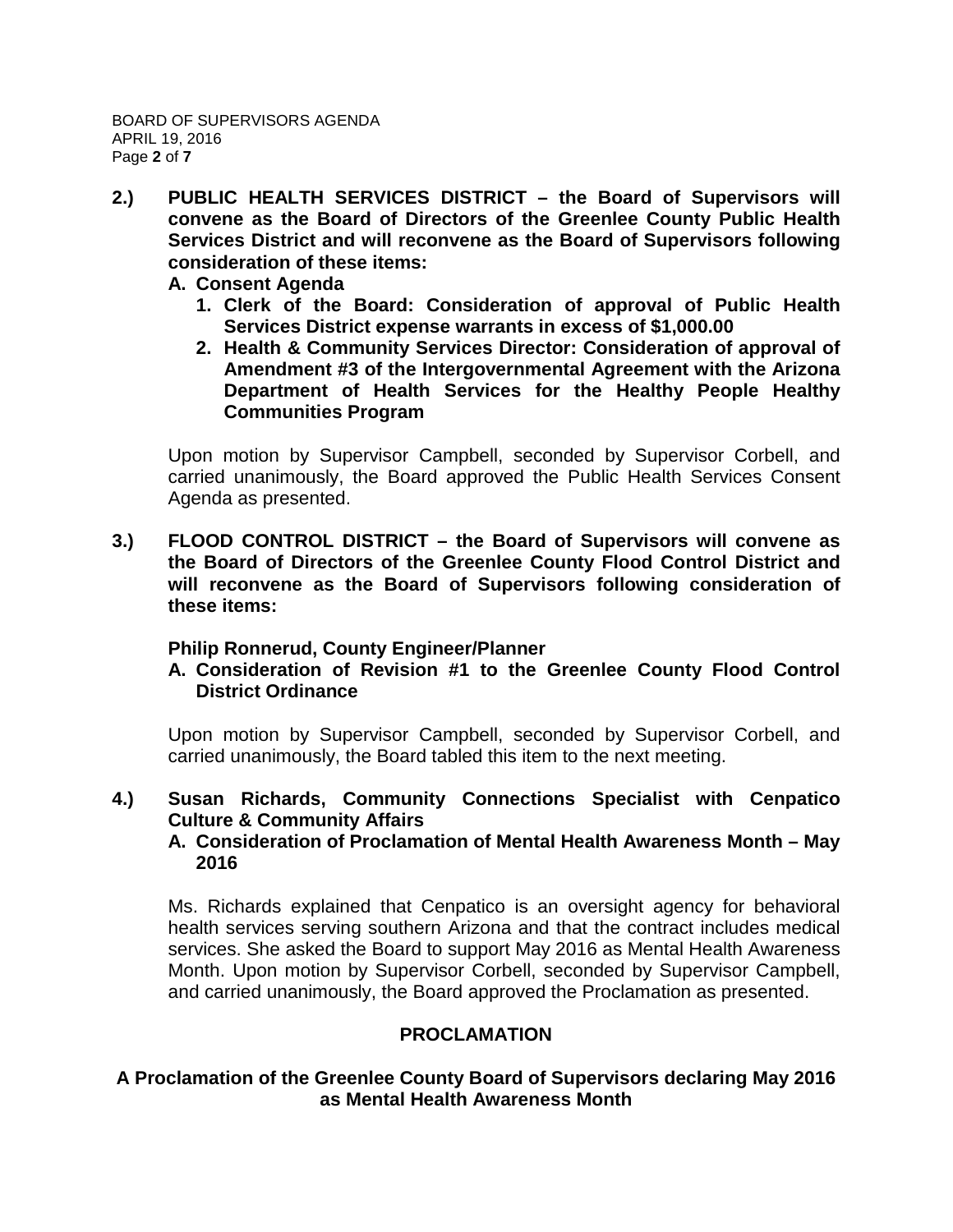BOARD OF SUPERVISORS AGENDA APRIL 19, 2016 Page **3** of **7**

WHEREAS, mental health is essential to everyone's overall health and well-being; and

WHEREAS, all Americans experience times of difficulty and stress in their lives; and

WHEREAS, prevention is an effective way to reduce the burden of mental health conditions; and

WHEREAS, there is a strong body of research that supports specific tools that all Americans can use to better handle challenges, and protect their health and well-being; and

WHEREAS, mental health conditions are real and prevalent in our nation; and

WHEREAS, with early and effective treatment, those individuals with mental health conditions can recover and lead full, productive lives; and

WHEREAS, each business, school, government agency, healthcare provider, organization and citizen shares the burden of mental health problems and has a responsibility to promote mental wellness and support prevention efforts.

NOW THEREFORE, the Greenlee County Board of Supervisors do hereby proclaim May 2016 as Mental Health Awareness Month in Greenlee County and call upon the citizens, government agencies, public and private institutions, businesses and schools in Greenlee County to recommit our community to increasing awareness and understanding of mental health, the steps our citizens can take to protect their mental health, and the need for appropriate and accessible services for all people with mental illnesses.

PASSED, APPROVED AND ADOPTED this 19<sup>th</sup> day of April, 2016.

/s/ David Gomez, Chairman

ATTEST: /s/ Yvonne Pearson, Clerk of the Board

### **5.) Ákos Kovach, Economic Development Coordinator A. Economic Development Planning Update**

Mr. Kovach reported the following:

- The second Customer Service Training seminar/class is being planned
- Studio 226 business is now open with a ribbon cutting ceremony being planned in mid-May
- The NAPA Auto Part business has a planned opening in mid-May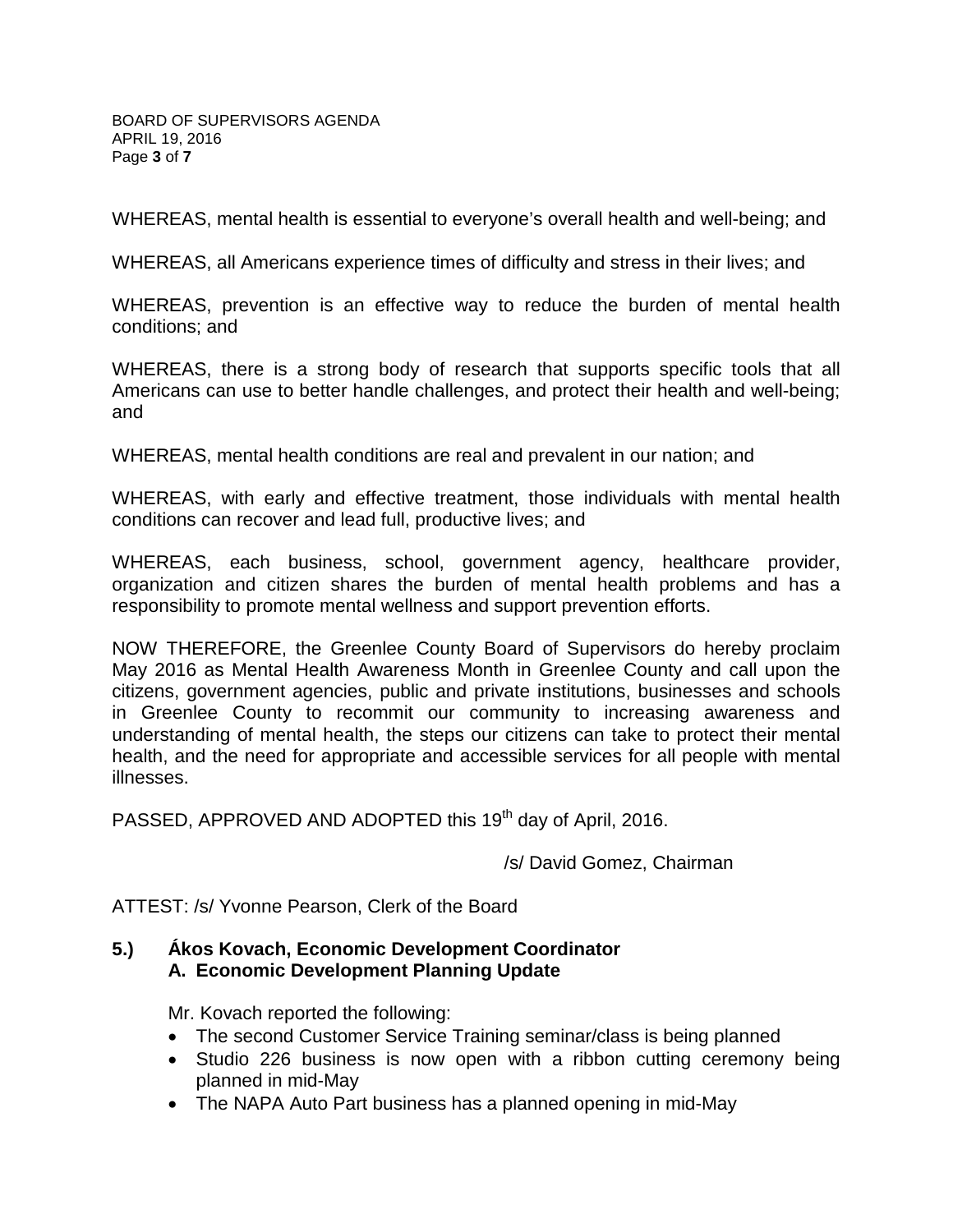- Margo's Bakery will be opening soon
- The annual Javelina Chase Bicycling Event and Fly-in Event are this weekend

# **6.) Lendsey Basteen, Events Coordinator A. 2016 Greenlee County Spring Rampage Update**

Ms. Basteen stated that the Spring Rampage was very successful and reported the following:

- 1656 persons attended the Rampage on Saturday
- There were 30 car show entries
- 20 Vendor booths inside
- 207 Mud Drag Pit Passes were sold
- 37 Mud Drag entries
- The Horseshoe tournament was very well attended with 9 teams participating from as far away as Las Cruces, NM
- The Roping Event, Bull Bash and dance were very well attended
- The Kid Zone area was a huge success with many persons stating that they really liked it

### **7.) David Manuz, Public Works Manager – Roads Division A. Consideration of award of bids for 2016 Asphalt Emulsion**

Upon motion by Supervisor Campbell, seconded by Supervisor Corbell, and carried unanimously, the Board awarded the bid for Asphalt Emulsion to Hawker Evans.

## **B. Consideration of award of bids for Crushed Road Material**

Upon motion by Supervisor Campbell, seconded by Supervisor Corbell, and carried unanimously, the Board awarded the bid for Crushed Road Material to CKC Construction.

## **8.) Steve Rutherford, Emergency Management Coordinator**

### **A. Consideration of approval of the Rose Peak Communication site upgrade in an amount not to exceed \$22,045.60 to be paid with budgeted Tower Rental funds**

In the absence of Mr. Rutherford, Ms. Gale explained that the Rose Peak Communication site upgrade will help with communications in northern Greenlee County for the Public Works Department as well as law enforcement. Upon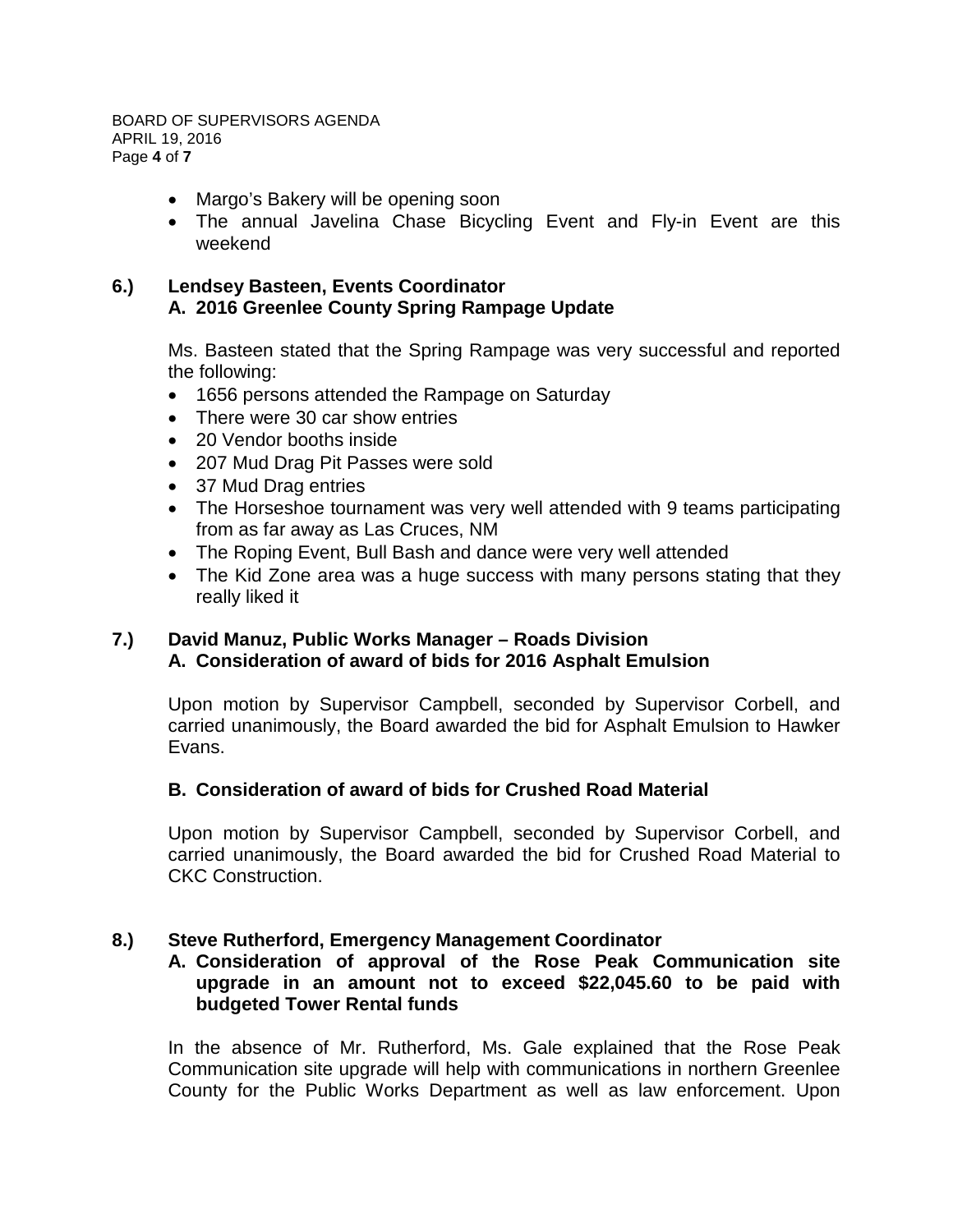motion by Supervisor Corbell, seconded by Supervisor Campbell, and carried unanimously, the Board approved the request in an amount not to exceed \$22,045,00 to be paid with budgeted Tower Rental funds.

## **9.) Consideration of approval of Greenlee County's response to the transfer of federally managed lands study committee survey of county land management and conditions**

The Board reviewed each of the questions and draft answers and directed Ms. Gale to make the changes they discussed and submit the survey.

# **10.) Kay Gale, County Administrator A. County & State budget and legislative issues**

Ms. Gale reported the following:

- There is ongoing discussions with the legislature on the state budget
- The County Supervisors Association staff is working diligently with legislators on behalf of counties
- Design and construction of the Campbell Blue Bridge is moving forward
- Notice has been received regarding the closure of the National Bank of Arizona Branch in Duncan. Ms. Gale has made numerous phone calls on behalf of the Board regarding this issue to get more information.

## **B. Calendar of Events**

The Calendar of Events was reviewed.

## **11.) Consent Agenda**

- **A. Clerk of the Board: Consideration of approval of minutes to previous meeting: 04/07/2016**
- **B. Clerk of the Board: Consideration of approval of expense warrants in excess of \$1,000.00 – Voucher 1086; 1087; 1088**
- **C. Chief Finance Officer: Consideration of approval of General Fund loans in the amount of \$368.19 to be reimbursed upon receipt of funds: Fund 195 - \$368.19**
- **D. Clerk of the Board: Consideration of approval of establishment of a Petty Cash Fund in the amount of \$100.00 for the Probation Department**
- **E. Clerk of the Board: Consideration of Resolution 16-04-01 for closure of the Greenlee County Eventbrite checking account with National Bank of Arizona**

Upon motion by Supervisor Campbell, seconded by Supervisor Corbell, and carried unanimously, the Board approved the Consent Agenda as presented.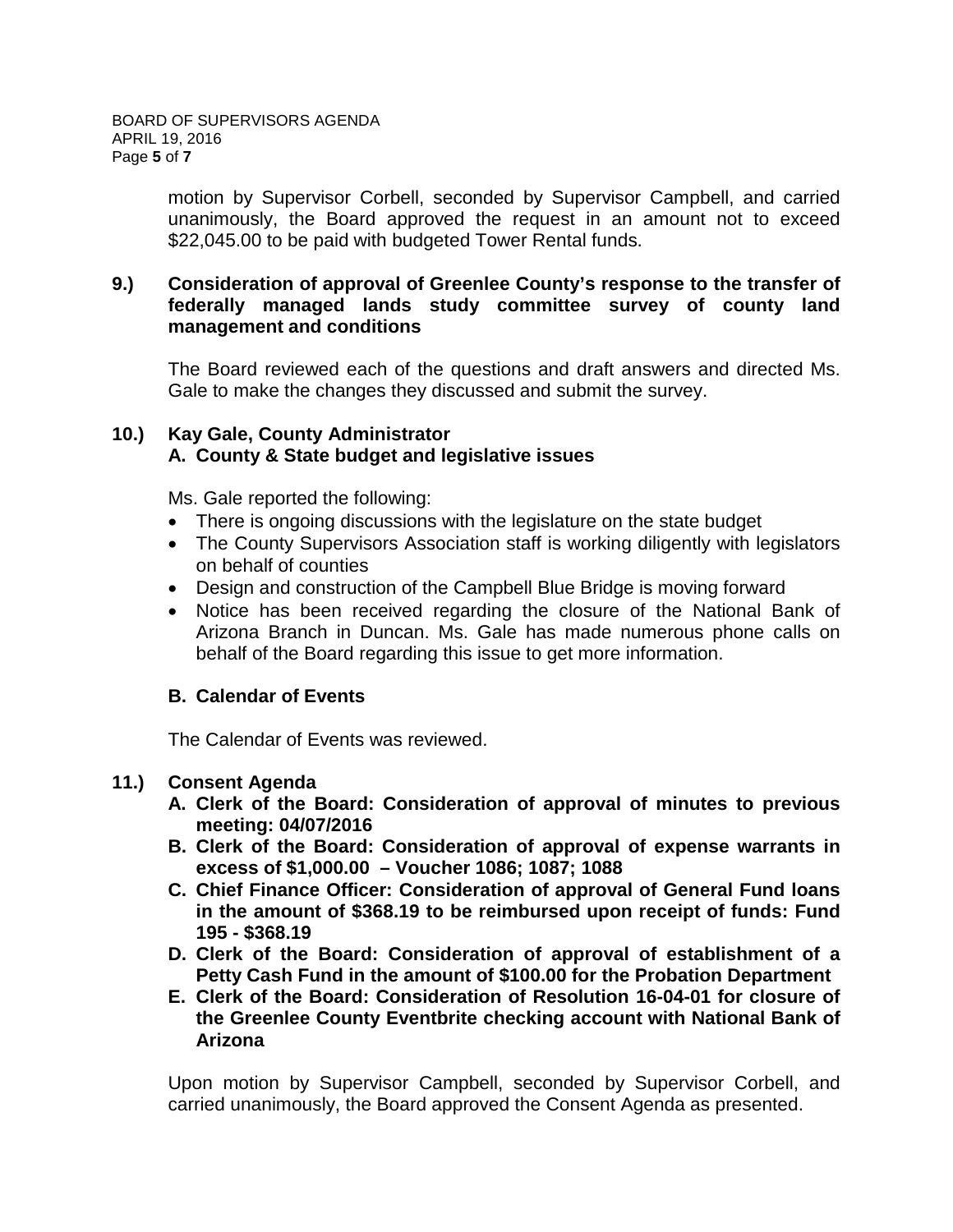BOARD OF SUPERVISORS AGENDA APRIL 19, 2016 Page **6** of **7**

### **12.) Supervisor Reports**

### **Supervisor David Gomez A. Rural Development Advisory Board meeting**

Supervisor Gomez attended this meeting where the focus was on planning topics and speakers for the upcoming Rural Development Forum which will overlap with the Partners for Rural Arizona Conference happening at the same location in Pinetop-Lakeside in August.

### **B. Eastern Arizona College Advisory Board meeting**

Supervisor Gomez attended this meeting where the renewal agreement with Greenlee County for providing classes was reviewed. Discussion also took place regarding the decrease in enrollment.

#### **Supervisor Robert Corbell A. Gila Watershed Partnership meeting**

Supervisor Corbell attended this meeting where speakers from the Arizona Conservation Corps and Conservation Legacy spoke about using youth to help control invasive weed species. Bart Harrington, Duncan resident, spoke about grazing issues on the Gila River.

## **B. Arizona Racing Commission meeting**

Supervisor Corbell attended this meeting where discussions took place regarding law suits and how race tracks are doing. Discussion also took place regarding how racing can help economically as well as the the different types of race dates and selling those dates.

## **13.) Budget Work Session – Fiscal Year 2017 County Budget**

Ms. Gale reviewed the schedule for upcoming budget work sessions. The Board reviewed:

- A correction to the levy worksheet due to a change in the valuation from the Assessor's office.
- Payment in Lieu of Taxes and Secure Rural Schools payments
- County Policies including the Vehicle Use Policy, the Travel Policy, the Phone Stipend Policy.
- The Sheriff has requested consideration that Uniform Allowance be paid upfront all at once instead of monthly. Concerns were expressed on how the